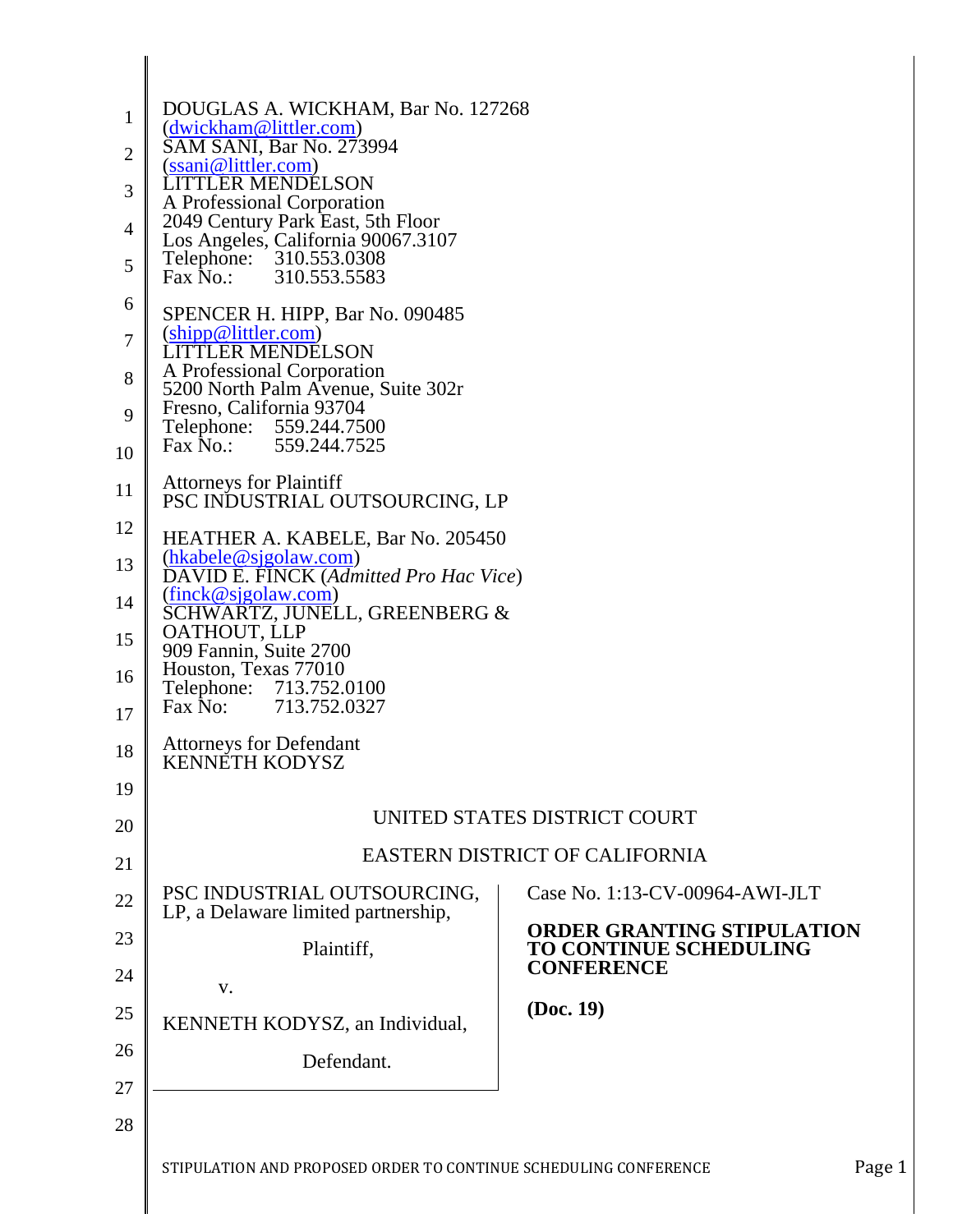| $\mathbf{1}$   | <b>ORDER</b>                                                                     |  |  |
|----------------|----------------------------------------------------------------------------------|--|--|
| $\overline{2}$ | Good cause appearing, the Court ORDERS:                                          |  |  |
| 3              | The Scheduling Conference is continued to November 7, 2013 at 9:30 am.;<br>1.    |  |  |
| $\overline{4}$ | 2.<br>The joint scheduling report SHALL be filed no later than October 31, 2013. |  |  |
| 5              |                                                                                  |  |  |
| 6              | IT IS SO ORDERED.                                                                |  |  |
| $\overline{7}$ | Dated: October 2, 2013<br>/s/ Jennifer L. Thurston                               |  |  |
| 8<br>9         | UNITED STATES MAGISTRATE JUDGE                                                   |  |  |
| 10             |                                                                                  |  |  |
| 11             |                                                                                  |  |  |
| 12             |                                                                                  |  |  |
| 13             |                                                                                  |  |  |
| 14             |                                                                                  |  |  |
| 15             |                                                                                  |  |  |
| 16             |                                                                                  |  |  |
| 17             |                                                                                  |  |  |
| 18             |                                                                                  |  |  |
| 19             |                                                                                  |  |  |
| 20             |                                                                                  |  |  |
| 21             |                                                                                  |  |  |
| 22<br>23       |                                                                                  |  |  |
| 24             |                                                                                  |  |  |
| 25             |                                                                                  |  |  |
| 26             |                                                                                  |  |  |
| 27             |                                                                                  |  |  |
| 28             |                                                                                  |  |  |
|                | Page 2<br>STIPULATION AND PROPOSED ORDER TO CONTINUE SCHEDULING CONFERENCE       |  |  |